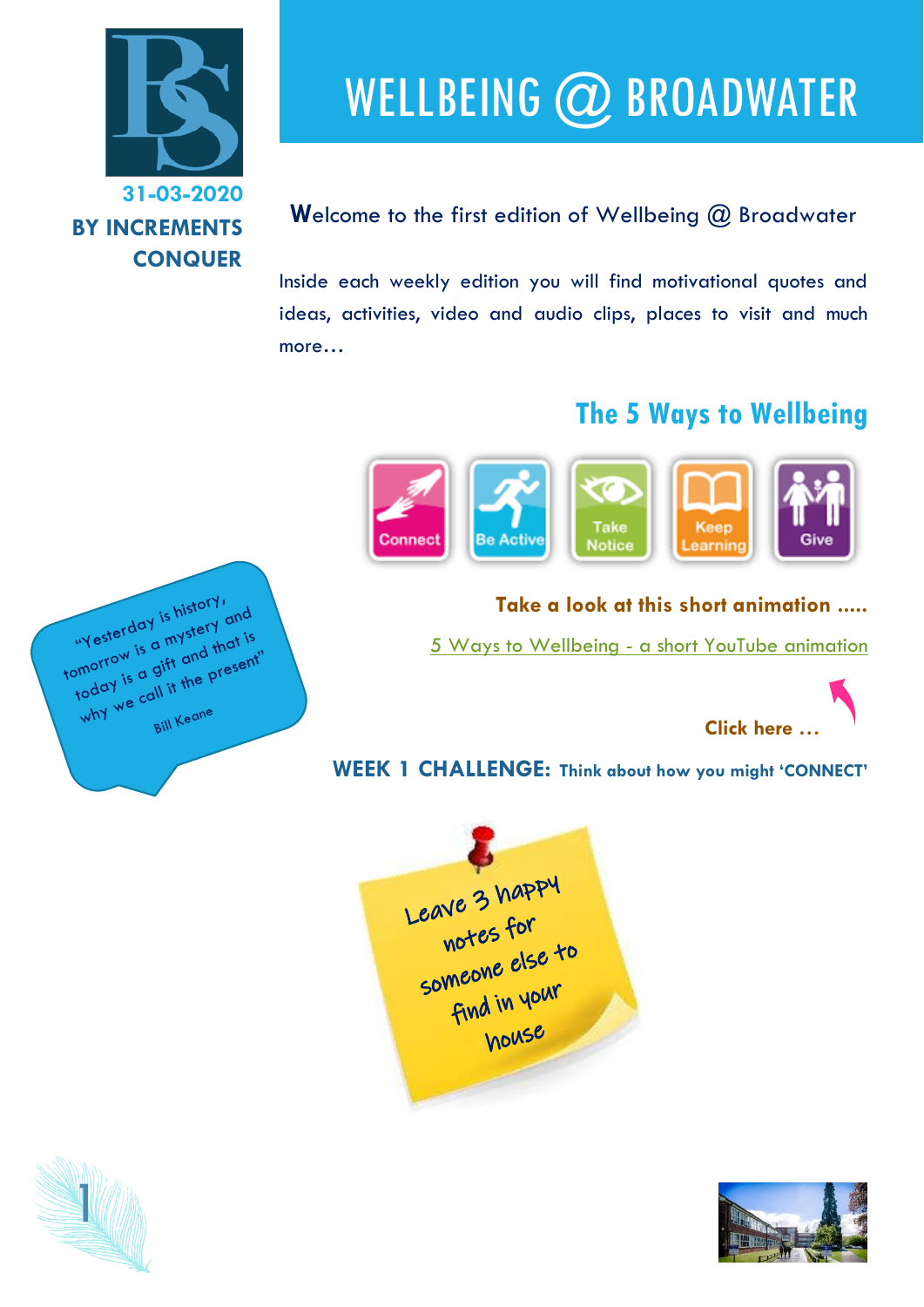## Take a virtual day trip! (dick on the links beneath the pictures...)



### [Red Pandas Have Breakfast At Chester Zoo](https://www.youtube.com/watch?v=p53Glw5Nzro&list=PLezrh9gR8RL3kkND8Pz2zOHHZPRk-a2VC)



[Rothschild's Giraffes At Chester Zoo Enjoy Brunch](https://www.youtube.com/watch?v=Z3-EFFVIR34&list=PLezrh9gR8RL3kkND8Pz2zOHHZPRk-a2VC&index=2)

### **2021 David Shepherd Wildlife Foundation Children's Art Competition**



**<https://davidshepherd.org/global-canvas>**

*Click on the image above*



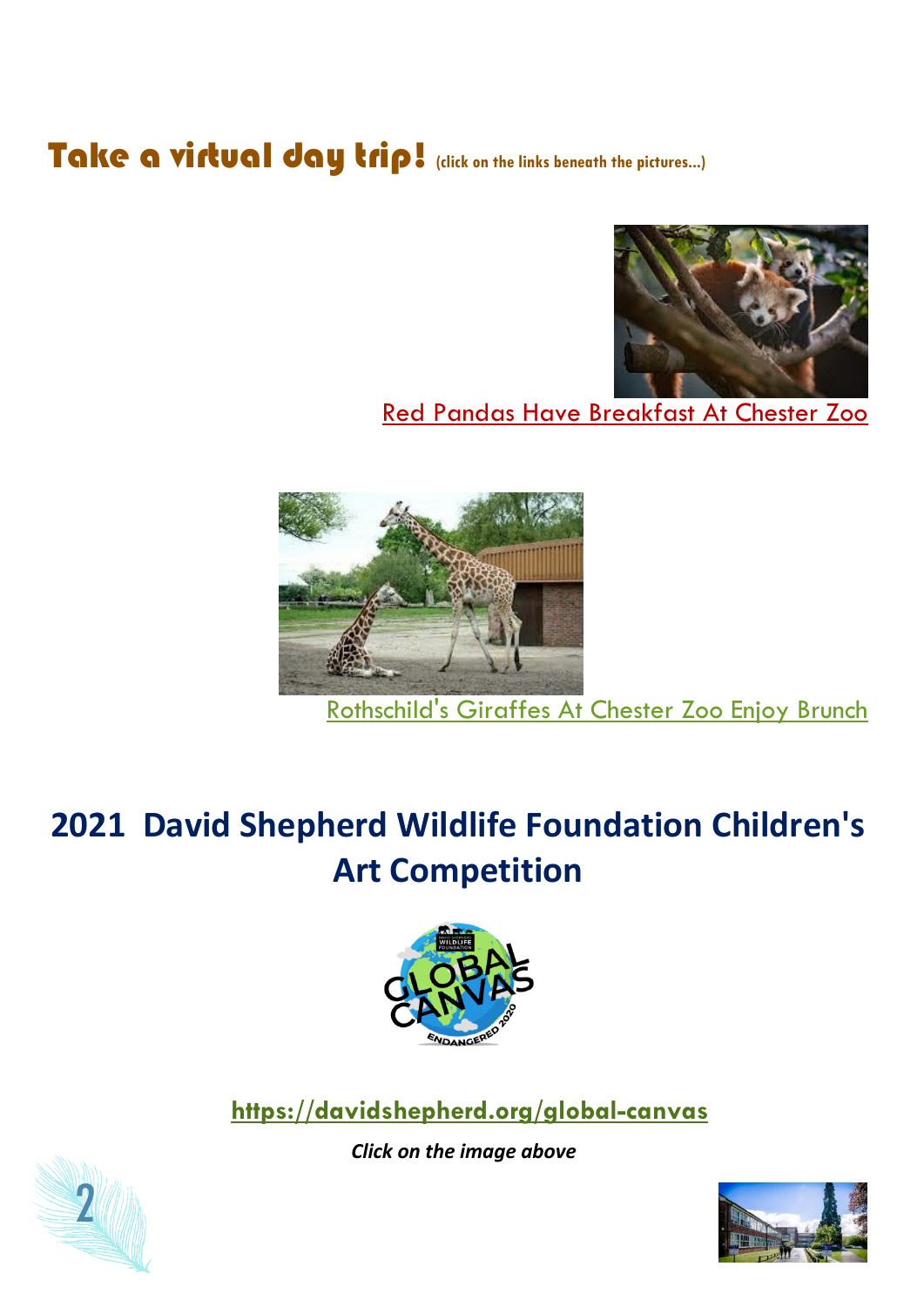

Mind Full, or Mindful?

### **CREATE A WELLBEING MINDFULNESS JOURNAL**

- **At the end of the day write down three good things that happened**
- **Why did they happen?**
- **Why did it feel good?**
- **Keep it up, try to do this each day and create a Wellbeing Mindfulness Journal**